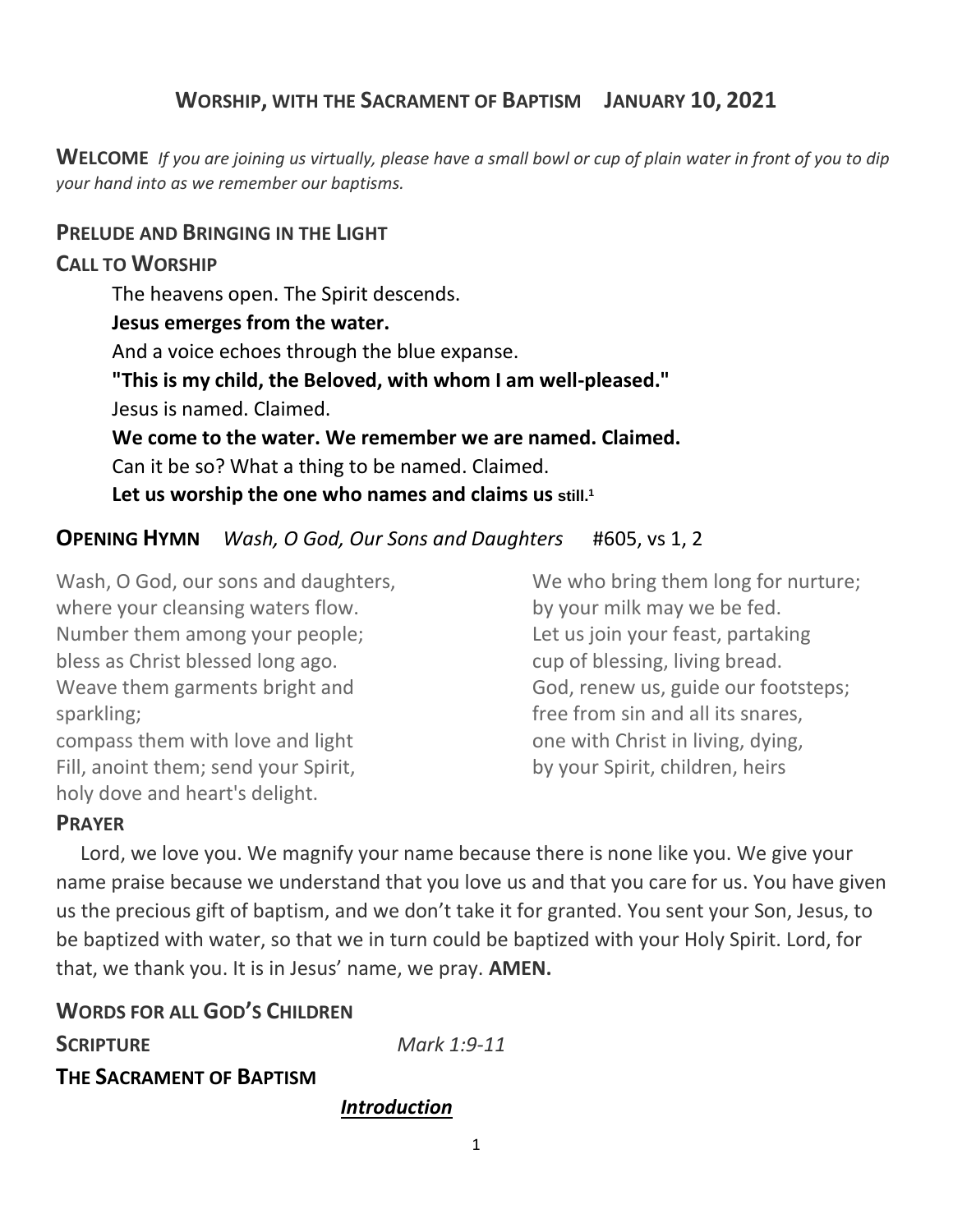## *Renunciation of Sin and Profession of Faith*

*to all the people, and especially parents and sponsors:*

And so I ask you, will you turn away from the powers of sin and death?

**We renounce the spiritual forces of wickedness, reject the evil powers of this world, and repent of our sin!**

Will you let the Spirit use you as prophets to the powers that be?

**We accept the freedom and power God gives us to resist evil, injustice, and oppression in whatever forms they present themselves!**

Will you proclaim the good news and live as disciples of Jesus Christ, his body on earth? **We confess Jesus Christ as our Savior, put our whole trust in his grace, and promise to serve him as our Lord, in union with the church which Christ has opened to people of all ages, nations, and races!**

*To parents, family and sponsors:* Will you nurture Jersey and Ashlyn in Christ's holy church? **By teaching and example we will guide them to accept God's grace for themselves, to profess their faith openly, and to lead a Christian life.**

Will you be living witnesses to the gospel, individually and together, wherever you are, and in all that you do?

**We will remain faithful members of Christ's holy church and serve as Christ's representatives in the world.**

Will you nurture one another in living the faith of the church and include Jersey and Ashlyn in your care?

**With God's help we will live the gospel of Jesus Christ.**

**We will embody faith, hope and love so that Jersey and Ashlyn will learn to trust God and live Love's service in the world. We will pray for them on their journey of discipleship among us.**

Will you receive and profess the Christian faith as contained in the Scriptures of the Old and New Testaments?

**We affirm and teach the faith of the whole church as we put our trust in God, the Father Almighty, in Jesus Christ, God's only Son, and in the Holy Spirit, one God now and forever.**

*Thanksgiving over the Water*